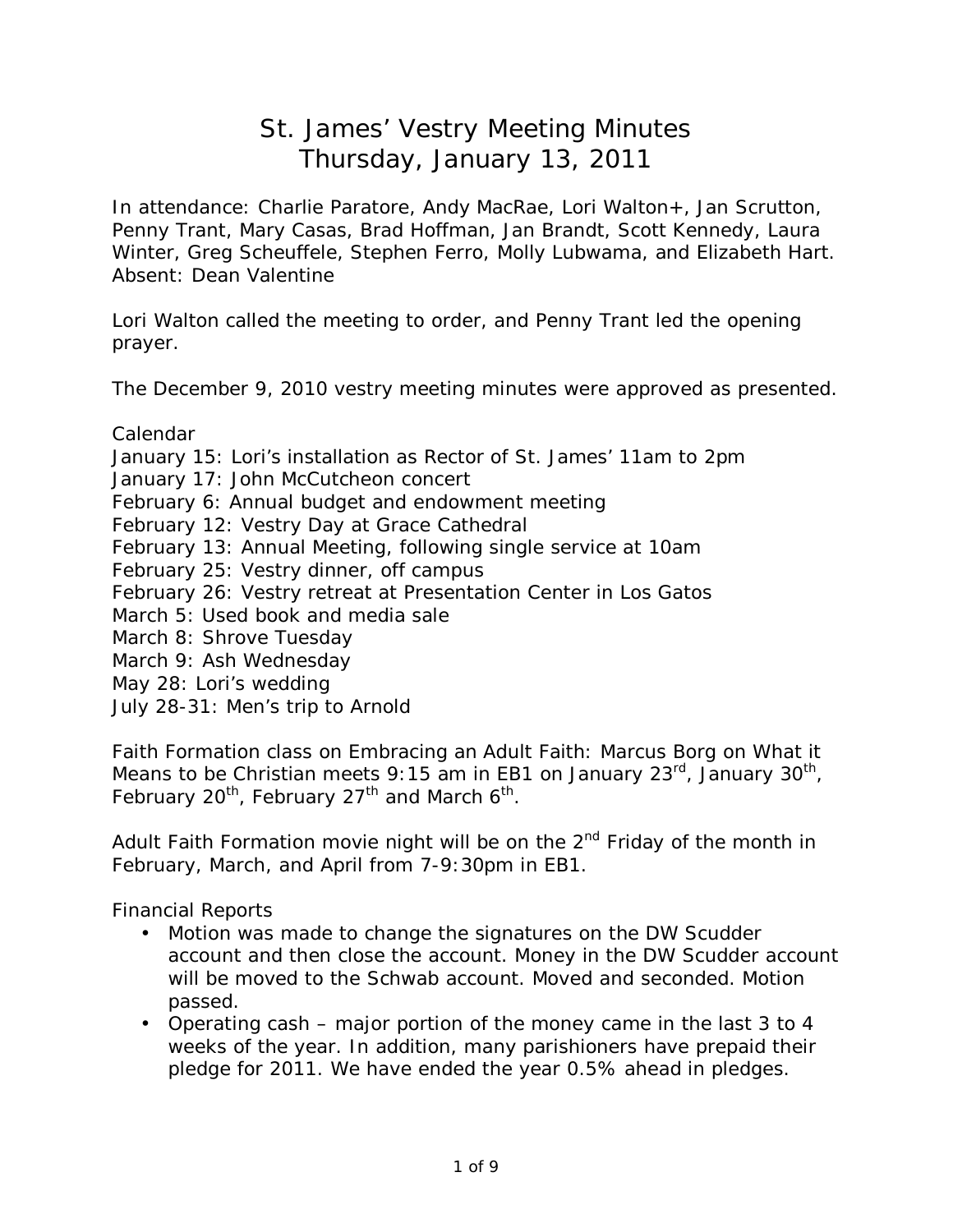- In terms of overall income, we ended up with 0.15% more than budgeted, but we also spent 8.44% less than budgeted.
- 2010 was budgeted to be \$7,907.47 in the red, but ended \$14,583.52 in the black. Part of the reason was due to having no secretary for approximately 4 months.
- In Special Interest, Winter Relief has been changed to HomeWarmWinter.

# CLUSTER REPORTS AND GOALS

Lead Team Report January 2011

- Work in the last month has centered around the Christmas season, budget and preparation for the installation service this weekend.
- Jan B has worked hard on the budget and kept us updated as Gail has received the last few pledges. Jan has met with her to go through the details and Mary and Lori will do so as well. A few last bits are coming in from clusters and need placing in the right categories (IT is still being looked at)
- Mary has a team working on the reception for Saturday while Jan is assisting with the rsvp's/seating. Despite it being her 'party' a lot of work falls on Lori's plate.
- We met with Richard Schaper from the diocese to consider the next steps in gaining input before making recommendations to the Vestry as to how the money is used/invested.
- Lori, Mary & Jan met with Sue Thompson to plan the Vestry retreat.
- Jan is checking off the reports she has received so far for the Annual Report and will begin work with Aimee next week on the report.

As far as 2010 goals for the Lead Team

- Progress has been made on the IT evaluation and some improvements made. An IT committee has been formed.
- No progress has been made on restructuring the role and duties of the treasurer.
- EB5 was tidied and Lit Design has moved their stuff to there, so clearing space in the cave but the overall issue of storage on campus still needs dealing with. This may need to overlap with Facilities next year to look at the best use of all space.
- Stained glass project completed!
- Appointment of new rector completed!

Respectfully submitted Lead Team

\*\*\*\*\*\*\*\*\*\*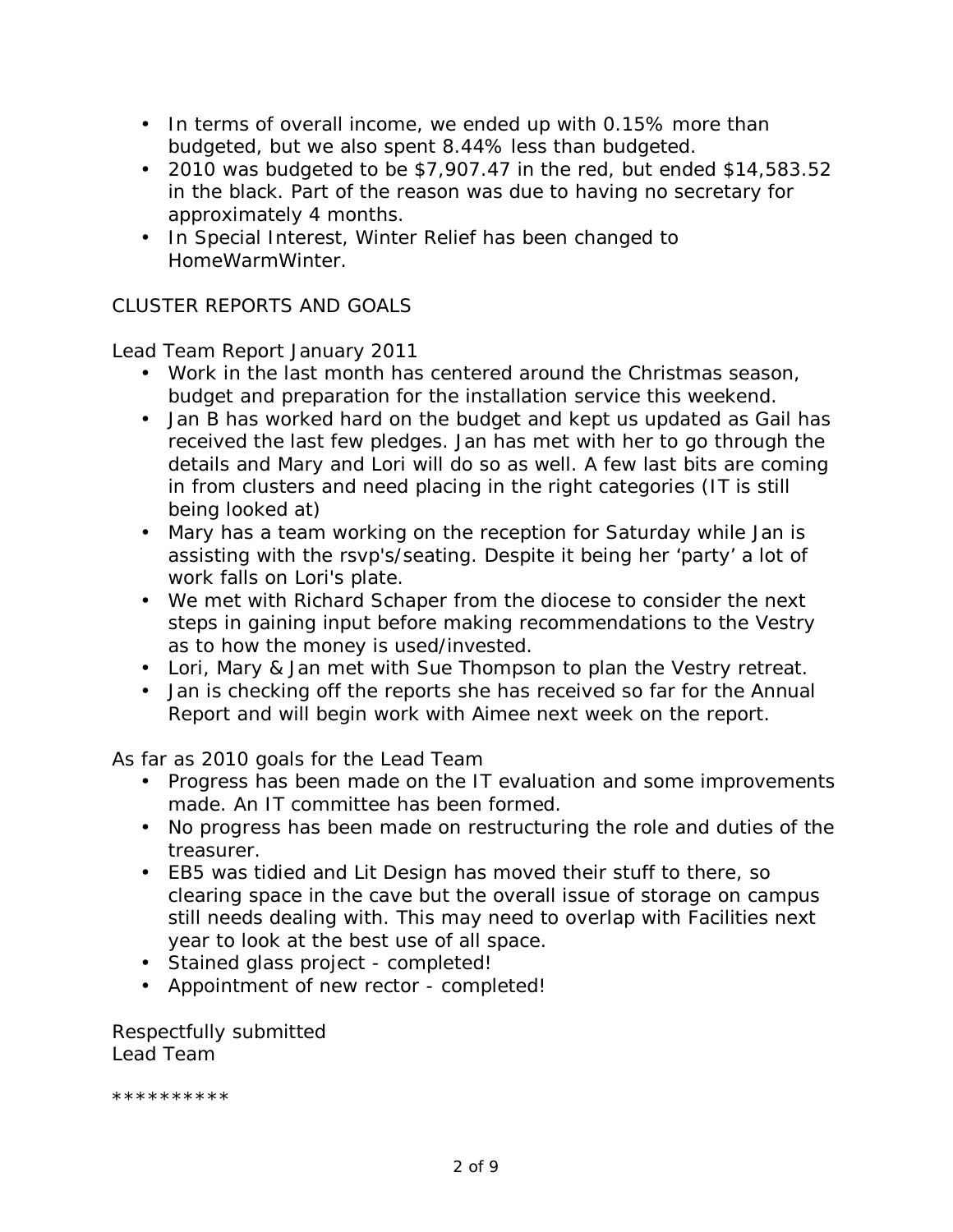Congregational Care & Social Ministries – as submitted

Well this last is almost more a testimonial than a report.

We include the following groups under our 'care':

Abode Services (Dinner teams), AEMCH (An Episcopal Ministry for Convalescent Hospital), Blood Centers of the Pacific, Comforters Guild, Food Pantry, Healing Ministry, Hillside Care Center, Payless Shoe Drive, UTO, Walk-a-Rock-a-thon benefiting Winter relief, Home Warming Program. Also indirectly included are the Eucharistic Visitors and part of Congregational Care, thought they are directly under the Rector as of October and with the hiring of Lori Walton as our Rector.

For the Abode Services (Dinner teams), the AEMCH (An Episcopal Ministry for Convalescent Hospital) team, the Blood Centers of the Pacific, the Comforters Guild group, the Healing Ministry team, the Hillside Care Center team and the Home Warming Program with Gregg Fenney we have been blessed that these groups basically run themselves. They require very little input from us, though we do let them know we are here to help if needed.

For the Shoe drive and UTO we have been blessed with Cathy Knotts being willing to take these on for the past several years. I am considering getting a Thank You certificate and presenting it to her at the annual meeting. I would like feedback on this idea.

Gregg Feeney has done a bang up job of running the Winter Relief / Home Warming programs and I am considering getting a Thank You certificate and presenting it to him at the annual meeting. I would like feedback on this idea.

I have been fortunate that my teammate Andy MacRae has been willing to handle the stocking and organization of the Pantry, this has been a much appreciated action I have not had to worry about.

A personal comment on Congregational Care:

Lastly and of most touching to me I would like to thank the Home Eucharist visit team Led by Lori for the visits I, Phil Johnson and a multitude of other have received this year. The presence of God they bring when visiting one of our home or hospital bound parishioners is so very important and THANK YOU seems so hollow when it comes to the presence and 'gifts' they bring in each visit. Each visit uplifted my spirit and made my recovery one step better.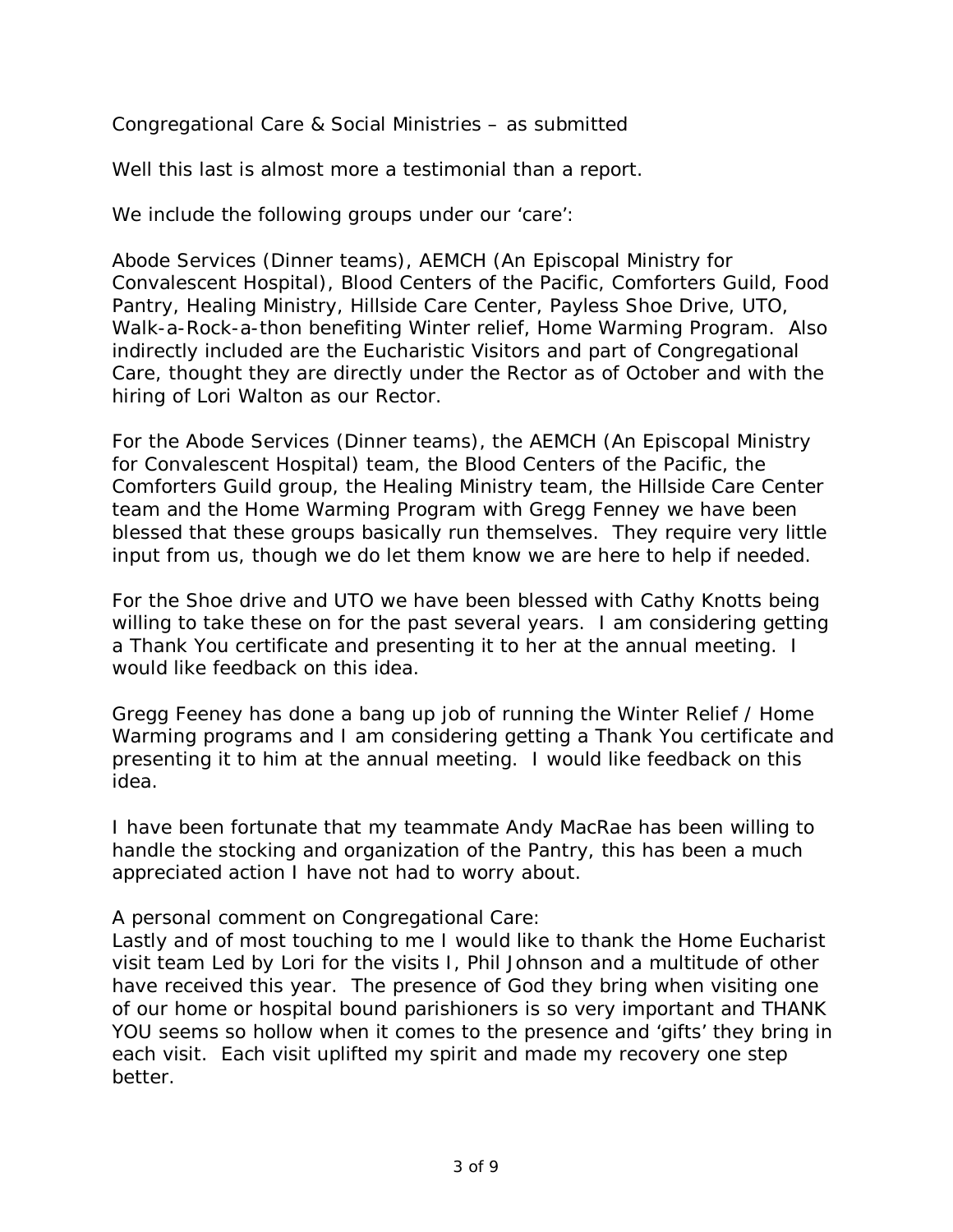Yours in service Brad Hoffman & Andy MacRae

\*\*\*\*\*\*\*\*\*\*

Parish Life

Well, as this will be my last report as a member of Vestry and of Parish Life, I really don't have much to report. Parish Life assisted with Las Posadas in December and requested our clusters to review their year and submit an annual report by January. To date, we have received more than half and hopefully we will have more to submit in the coming week.

Respectfully submitted, Penny Trant Dean Valentine

\*\*\*\*\*\*\*\*\*\*

**Facilities** 

The new (almost) organ has been installed in the little church. I am told that it REALLY ROCKS the 143 yr old building! The well-being of the leaded glass memorial windows is a concern, if there is too much vibration.

The floors have been cleaned and polished in the parish hall and copy room. We got much better results this time due to trying a different process. This is a bi annual task.

We are planning to purchase ten yards of playground bark, soon. Due to an Insurance Policy requirement, the old bark has broken down and is no longer effective, for doing what playground bark is supposed to do! For this project, we'll be renting some equipment, since we can't count on enough volunteers at the scheduled time.

The Injury/Illness Prevention Program is nearly complete, and will be administered to the paid employees of St James.

The protective plexi-glass covers for the St James memorial windows have now been installed. This was a safety issue.

We are planning to purchase a leaf vacuum for the work party. We had discussed this last winter when we purchased the tractor mower, for about \$1700 under the budgeted amount. The 2011 Building Budget has \$2,000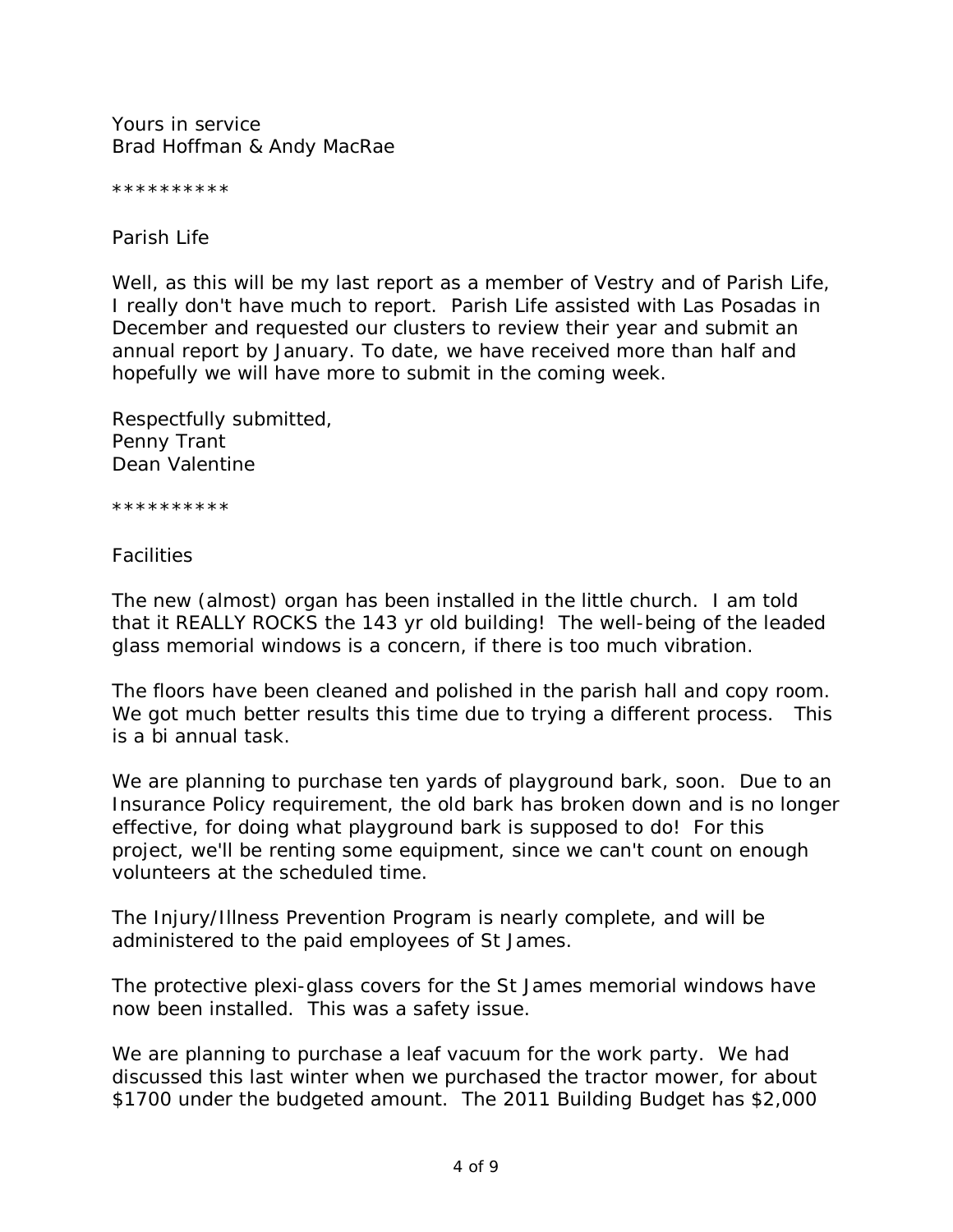set aside for this item. I'd like the approval of the Vestry to spend \$2420.85 for this equipment.

The campus is looking in top shape for Lori's Installation Ceremony this Saturday, due to much hard work by over 20 people at last week's work party. Thanks to all those that attended!

Our goals for 2010: Going "Green", completing the kitchen upgrade project, installing beautiful, new windows in our worship space, and the St James' Memorial Windows have been met!

It has been a great year at St James, especially with Lori Walton now as a leading member of our community. We are thankful!

Scott Kennedy/Facilities

- Received rebate for the windows in the mail approximately \$600.
- Motion was made to spend up to \$2,450.00 on the purchase of a leaf vacuum. Moved and seconded. Motion passed.
- Since the installation of the new windows, there has been almost a 50% reduction in gas use and almost an 18% reduction in electricity use from the same period last year.

\*\*\*\*\*\*\*\*\*\*

Worship & Christian Formation – January 2011

December found us focused on the Christmas season and all the associated worship activities. Both the churches were very nicely "greened" on December 19, and held up well throughout the season. St James' was a busy place on Christmas Eve, with three separate services. The pageant at 4pm was fun for all, especially the children participating and the parents and grandparents beaming from their seats! The 7 and 10:30pm services were very pleasant as well, with wonderful music and much rejoicing. Then on the morning of the 25th Lori returned and offered Eucharist for those who could not make it the night before. That is a huge effort for two days, and we need to rethink the schedule for next year.

Our new organ for the Little Church was installed and dedicated this month. It is a great addition to St James'. We thank Katherine and Bud Pearson for their efforts to complete the purchase and installation.

John Maloney has stepped down as Chair of the Faith Formation group; Bruce Roberts has graciously accepted the leadership role. We look forward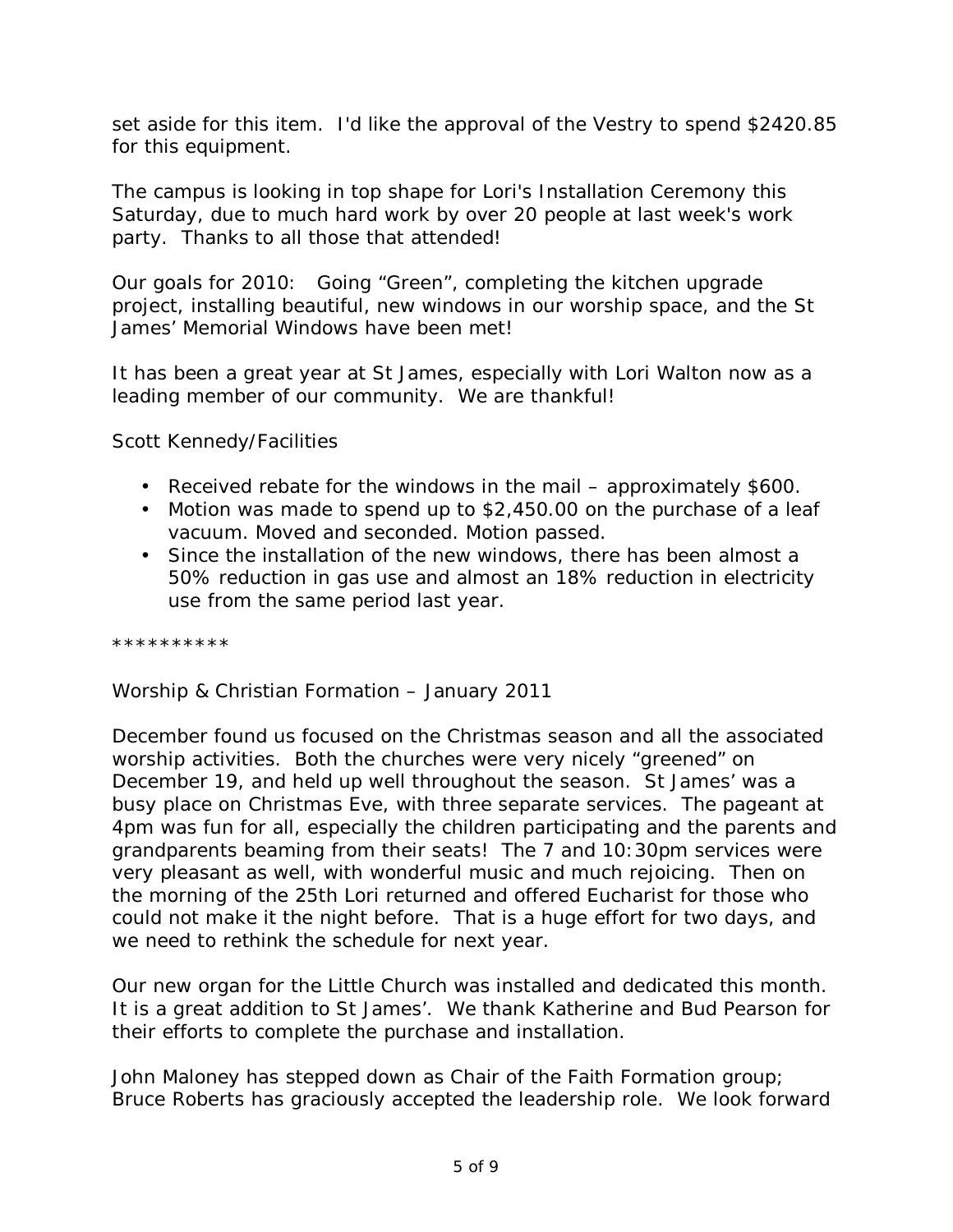to many interesting offerings in 2011, beginning with the class on Marcus Borg's book beginning January 23.

The readers had a brief training session this month, and the Liturgical Design Team met with Laura and Lori.

We have reviewed our goals from 2010, and are prepared to discuss them at the meeting this week.

Respectfully submitted, Molly and Laura

- Still need to work on cluster bulletin board
- Revitalization of the acolyte program was not addressed

\*\*\*\*\*\*\*\*\*\*

Communication and Evangelism

- Working on publicity for the John McCutcheon concert
- Researching companies for the membership directory
- Still need to look at the banners
- Would like to restart the Greeting Team. Lori would like to be involved.
- Need to set a more accurate schedule/budget for advertising, such as ads in the newspapers for Christmas and Easter.

\*\*\*\*\*\*\*\*\*

Rector's Report Vestry Meeting, January 13, 2011

**Liturgy** Successful Christmas Eve and Christmas Day services. Of the three Christmas Eve services, the attendance was as follows: 4:00 – 75, 7:00 – 53, 11:00 – 120. Christmas Day service attendance: 31.

Finalized Installation service and made all appropriate invitations. Many thanks to *everyone* who has assisted in these preparations.

Have been training Aimee on 10:30 powerpoints and with Penny's help, on setting things up for Sunday morning.

Met with Liturgy Design to define scope and role. This will be an on-going conversation.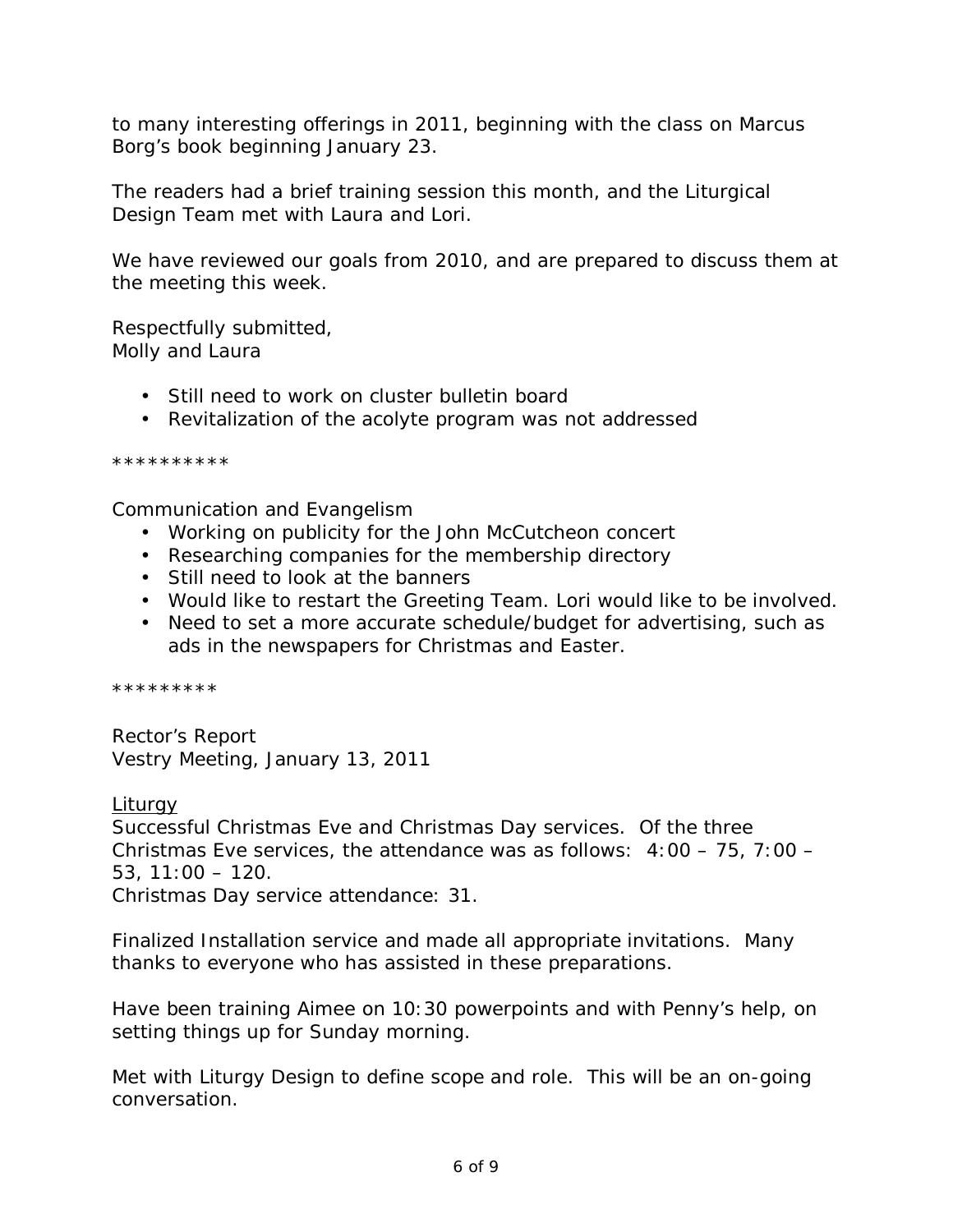Re-worked the "weekly service bulletin" (AKA the Green Pages). My intention is to make worship easier if you're not already familiar with our liturgy and books. Propose two separate pieces of paper – one with the hymns and scripture, and the other with the "non-liturgical" elements such as announcements and calendars.

Officiated a memorial service for Philippa Lockwood. Assisted at a memorial service at St. Mark's, Palo Alto.

### Pastoral Care

Continue to visit Phil Johnsen who is improving yet still hospitalized. Thrilled to see Brad Hoffman back at church. Attended to other pastoral issues.

Social Ministries

Went with group to Hillside Senior Care Center for gift-giving.

## Stewardship/Finance

Met with Lead Team and Richard Schaper from the Diocese to discuss the Shader Trust Fund. Asked Jan Scrutton to continue to take a lead in chairing the Shader Trust Fund advisory committee.

Faith Formation Bruce Roberts agreed to chair the faith formation committee.

Attended the faith formation committee. Am beginning to look at Lenten Evening offerings.

### Communication/Administration

Asked Aimee to Re-work the weekly email format. This will go "live" by end of month. Created an insert to begin informing congregation of email changes.

Met with The Reverend Bob Dobbins about joining us as our deacon. He has agreed. We are now looking at a Letter of Agreement (as required by the Diocese) and will be seeking the Bishop's approval.

Met with Wardens and Sue Thompson to begin planning Vestry Retreat.

# **Other**

Asked Mary Casas to serve as the next Senior Warden and she has agreed. Announced my engagement to the congregations.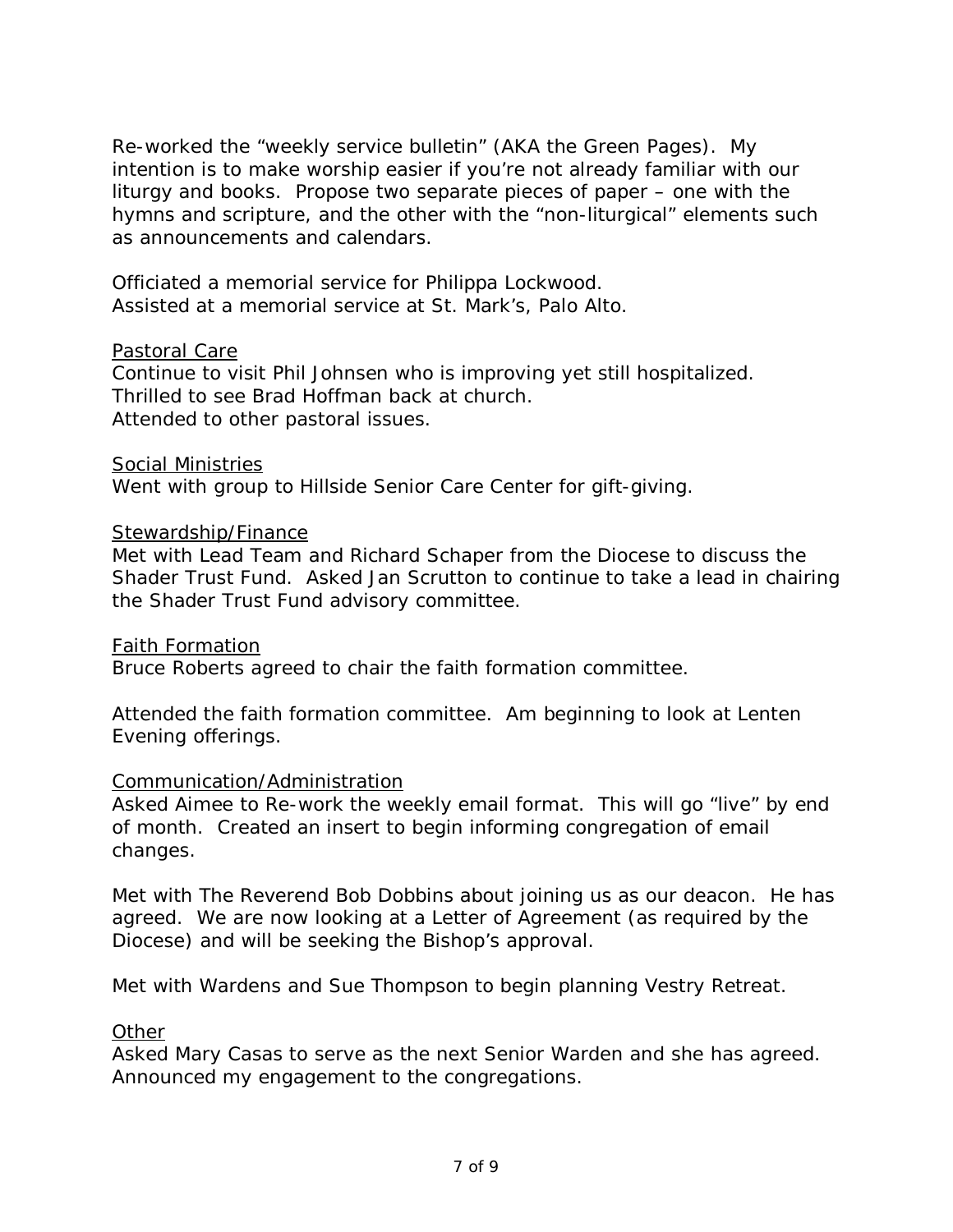- Have finalized the installation service. It will probably run 1<sup>1</sup>/<sub>2</sub> hours
- Our new secretary, Aimee Garza, is computer savvy and very professional with people who come in.
- It was suggested to present the new format for the Weekly Service Bulletin at the annual meeting, then begin using it the following Sunday.
- Could use more people on the Faith Formation Committee. Meg Williams has stepped back, and Marnie Hartmann has dropped.
- Lori has made insert about the weekly e-mail to go into the Sunday bulletin. It was suggested a sign up list be posted in the parish hall to join both e-mail lists.
- More info on Bob Dobbins and deacons:
	- o A deacon is to be the link between the church and the world, and is expected to have a ministry outside of the church. Bob's is assisted care facility hospice. He is a retired lawyer and lives in Danville. His primary presence would be on Sunday only. Lori would like to have someone else who can preach – a clerical companion.
	- o There will be a Letter of Agreement, which is required by Bishop Marc. A deacon reports to the bishop. This would be a 2 year commitment, which could be extended by approval of the bishop.

Budget 2011

- Draft #3 of the budget for 2011 was presented
- 103 pledging units
- Diocesan assessment: we pay 5% of the first \$62,000 (from line A on the Parish Report), and 20% on the remaining. Diocese also gave us a 10% discount
- Rector relocation since Lori did not move last year, that money has been transferred to this year
- Donations for altar flowers and candles will not be in special interest but will remain in operating.
- Faith formation is now split into Faith Formation, Adult and Faith Formation, Children & Youth
- Rector salary is the scheduled salary for the Diocese.
- Supply priest is for 5 Sundays
- 1.1% cost of living increase figured into salaries
- Sabbatical reserve after 5 years, Lori is entitled to 5 months of sabbatical leave.
- Proposed building projects are approximately \$18,000
- Need to think about recurring IT costs